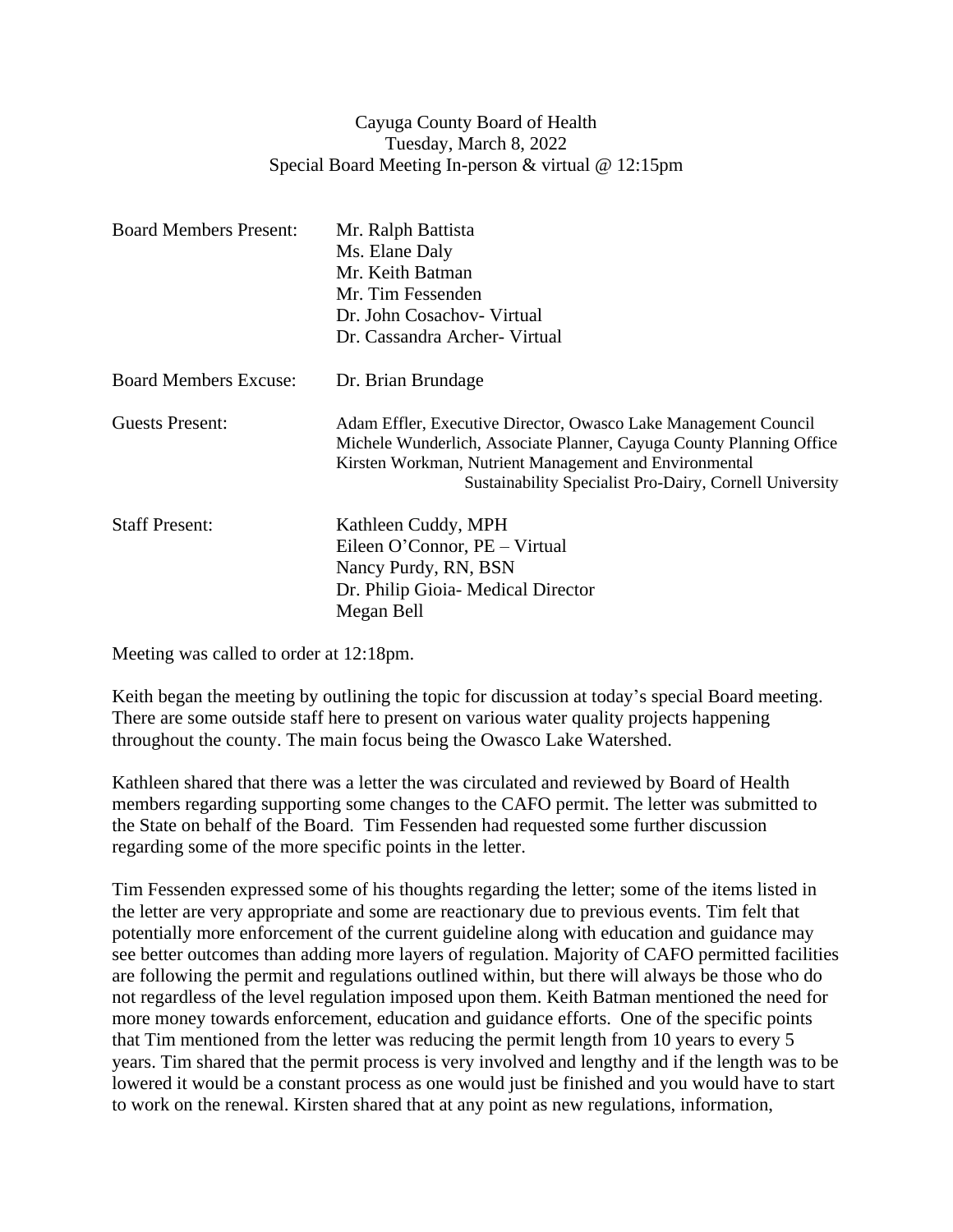techniques and technologies are available the DEC can open up the permit and require permit holders to adjust their plans. Keith mentioned that sometimes those new regulations are only recommended not required until the permits expired.

Tim mentioned the rainfall/weather events that have occurred over the course of the last 10 years are significantly worse and are causing more damage to areas that previous to that would not have been a typical area of concern.

Kirsten Workman from Cornell gave a brief introduction on herself and her experience in the farming industry. She has just recently moved to New York from Vermont and is working with farming groups. Her most recent experience was in Lake Champlain. She is learning more about the Finger Lakes watersheds and is here today to listen and provide perspective. Kristen also shared that it would be helpful for groups working towards water quality to have information regarding the types of the farming practices that are currently being used by farms in the watershed.

Michele Wunderlich from the Cayuga County Planning Department shared updated information regarding the 9 Elements plan. They are hoping to have the plan completed by August; they ran into some difficulties and delays with data clarification and COVID. There is also a Total Maximum Daily Load (TMDL) which focuses on a single point of pollution into a water body like a waste water treatment plant and that can be regulated through State regulations. The 9E plan focuses on non-specific points of water pollution and does not necessarily have regulatory authority behind it, but more community cooperation. Michele stated that the 9E plan has 3 areas of focus including: cover crops, nutrient management planning and prohibiting spreading in riparian areas. Kirsten shared that technical assistance in the form one-on-one settings can make a huge difference particularly with smaller or struggling farms.

Elane asked Michele if putting Owasco Lake on the 303D list requires the implementation of a TMDL. Michele shared that it does not always require a TMDL as there are different levels within the 303D that require varying levels of intervention.

Adam Effler from the Owasco Lake Watershed Management Council gave a brief background on the Inspection Program and its responsibilities. Adam then shared a program that they are currently working with the City of Auburn in regards to improving water quality. The Drinking Water Source Protection Plan is different than the 9E plan in that it is administered by New York State and is intended more for water purveyors (City of Auburn and Town of Owasco). The State provides assistance via private consultants who work with the Inspection Program to identify sources of contamination and make recommendations for mitigation or prevention. The program is fairly new but is making progress in listing potential sources of contamination via mapping and then developing an area defined as critical around the lake and various tributaries. The City of Auburn is the applicant on the project and Seth Jensen is an important part of the program. Adam is hopeful that the outcome of the project will be proposals or projects that could be implemented. Elane asked if the drinking water plan will compliment the 9E plan and the watershed rules and regulations revisions and Adam was hopeful that the water quality projects would all compliment each other. Adam also shared that Ed Wagner from the Town of Owasco is also considering applying for this program, so that the work for Owasco Lake can continue.